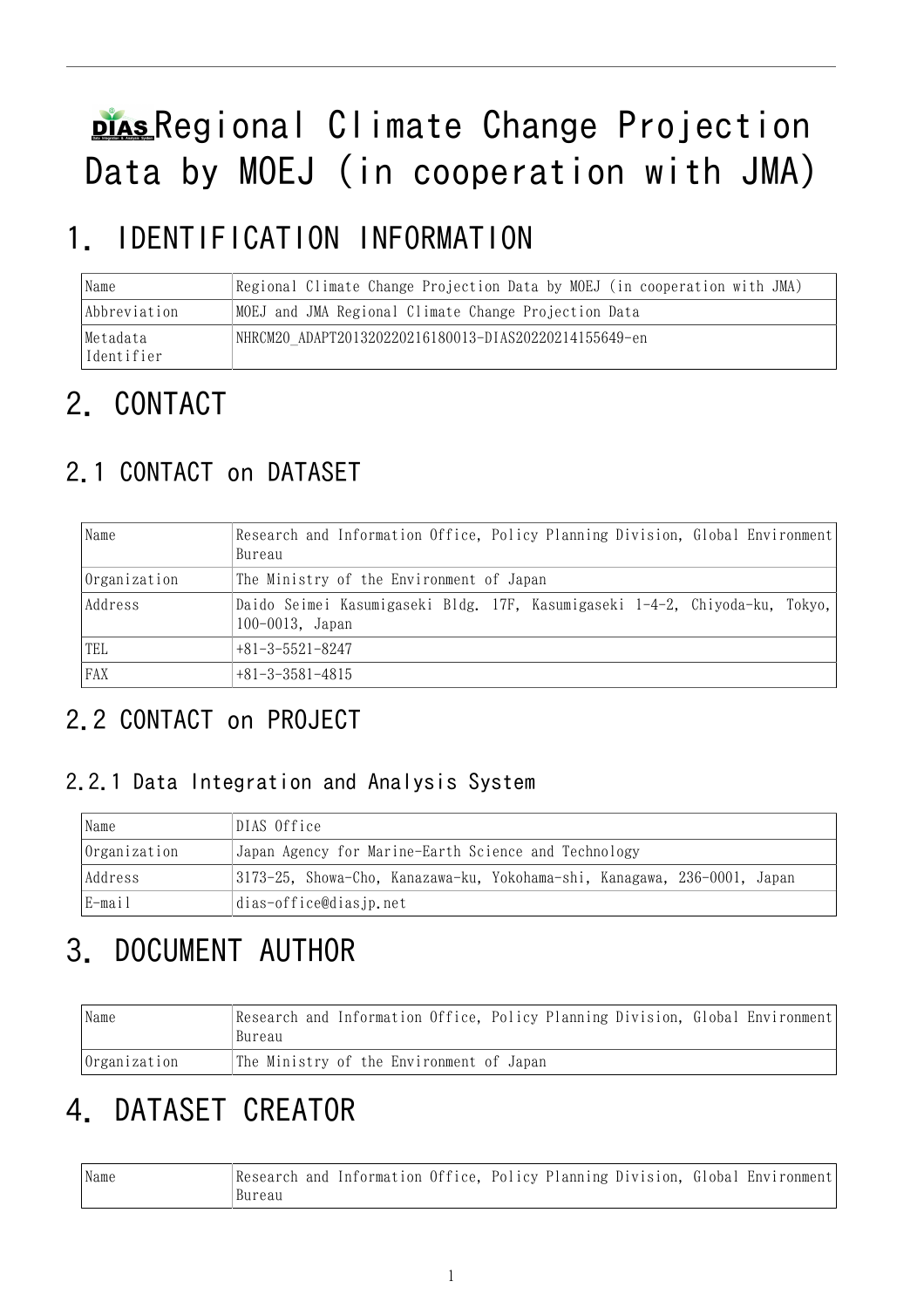Organization The Ministry of the Environment of Japan

#### 5. DATE OF THIS DOCUMENT 2022-02-16

# 6. DATE OF DATASET

creation : 2014-03-31

publication : 2014-03-31

# 7. DATASET OVERVIEW

### 7.1 Abstract

This dataset is the output data of NHRCM20, the regional climate change projection model provided by Meteorological Research Institute, as part of the project which aims to provide detailed climate change projections around Japan for adaptation planning.

## 7.2 Topic Category(ISO19139)

climatologyMeteorologyAtmosphere

### 7.3 Temporal Extent

| Begin Date                  | 1984-09-01             |
|-----------------------------|------------------------|
| End Date                    | $ 2100-08-31$          |
| Temporal<br>Characteristics | from hourly to monthly |

### 7.4 Geographic Bounding Box

| North<br>latitude      | bound $46.61$ |                 |
|------------------------|---------------|-----------------|
| West<br>longitude      |               | bound $ 117.43$ |
| Eastbound<br>longitude |               | 160.93          |
| South<br>latitude      |               | bound $19.48$   |

## 7.5 Grid

| Dimension Name | Dimension<br>(slice number of)<br>the dimension) | Size Resolution Unit |
|----------------|--------------------------------------------------|----------------------|
| row            | 211                                              | (km)<br>20           |
| column         | 175                                              | (km)<br>20           |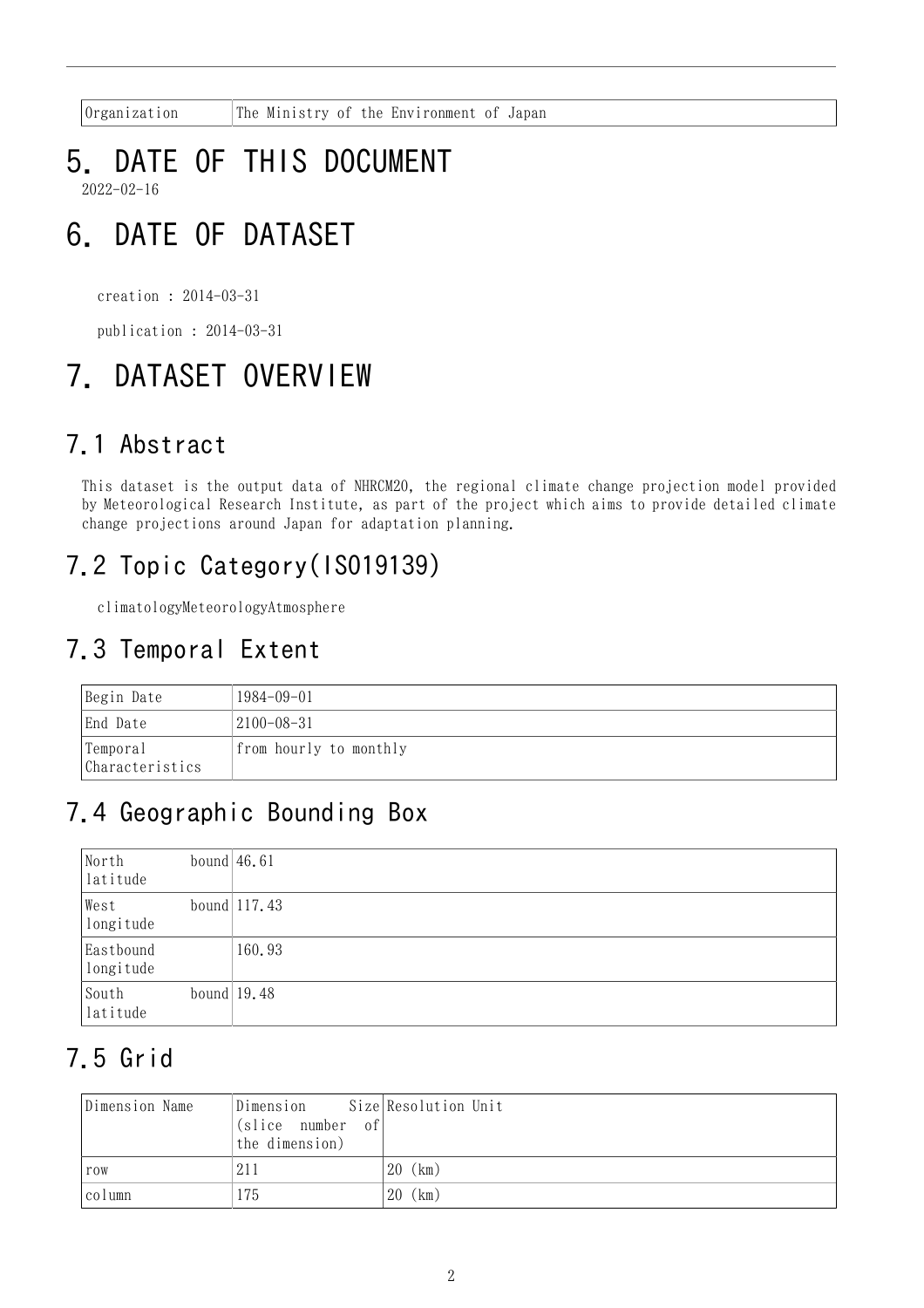| the contract of the contract of the contract of | $\prime$<br>$\perp$<br>ュ<br>and the state of the |  |
|-------------------------------------------------|--------------------------------------------------|--|

## 7.6 Geographic Description

### 7.7 Keywords

#### 7.7.1 Keywords on Dataset

| Keyword Type | Keyword                                  | thesaurus<br>Keyword<br>Name |
|--------------|------------------------------------------|------------------------------|
| theme        | GLOBAL CHANGE > Regional climate change, | AGU                          |
| theme        | Atmosphere                               | GCMD science                 |
| theme        | Climate                                  | GEOSS                        |
| place        | Asia > Eastern Asia > Japan              | Country                      |

#### 7.7.2 Keywords on Project

#### 7.7.2.1 Data Integration and Analysis System

| Keyword Type | Kevword                                       | Keyword<br>thesaurus<br>Name |
|--------------|-----------------------------------------------|------------------------------|
| theme        | $DIAS$ > Data Integration and Analysis System | No Dictionary                |

#### 7.8 Online Resource

You can download this dataset from DIAS. : [https://data.diasjp.net/dl/storages/filelist/](https://data.diasjp.net/dl/storages/filelist/dataset:215) [dataset:215](https://data.diasjp.net/dl/storages/filelist/dataset:215)

### 7.9 Data Environmental Information

19/05/2015: Some of the data have been replaced with modified data because of the error in radiation variables. Modified data lists are shown in the documents below. [Raw data] NHRCM20\_ADAPT2013 > tier1\_list\_modified.txt [Processed data] NHRCM20\_ADAPT2013 > tier2\_list\_modified.txt

### 7.10 Distribution Information

| name   | version | specification                                                                  |  |         |        |
|--------|---------|--------------------------------------------------------------------------------|--|---------|--------|
| binary |         | Meteorological Research Institute NHRCM20 output data(raw<br>data)             |  |         |        |
| netCDF |         | Meteorological Research Institute<br>data(processed data)                      |  | NHRCM20 | output |
| text   |         | Meteorological Research Institute NHRCM20 output data(bias)<br>corrected data) |  |         |        |

# 8. DATA PROCESSING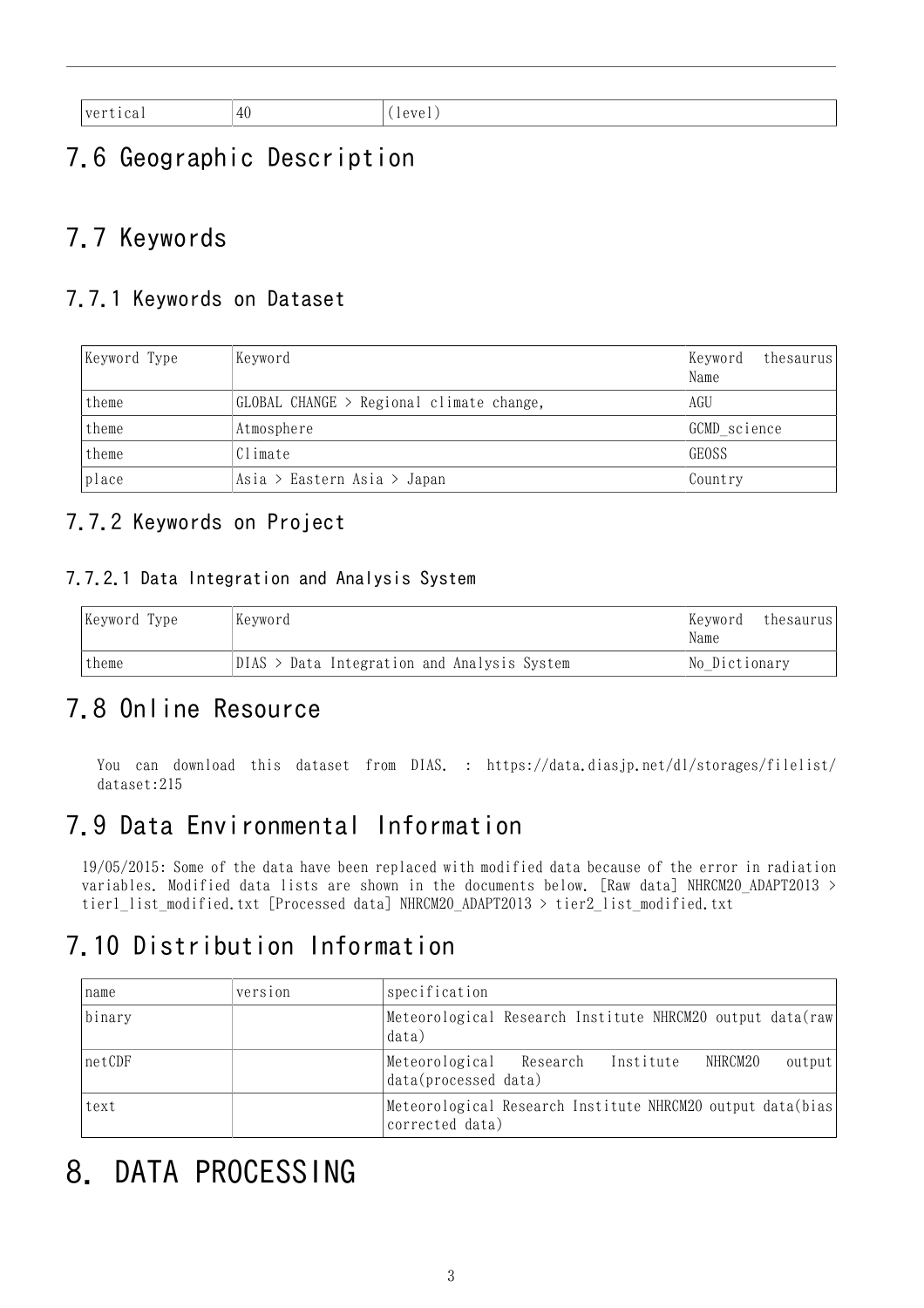## 8.1 Data Processing (1)

#### 8.1.1 General Explanation of the data producer's knowledge about the lineage of a dataset

binary : raw data netCDF : processed data text : bias corrected data

#### 8.1.2 Data Source

| Data Source Citation Name | Description of derived parameters and processing |
|---------------------------|--------------------------------------------------|
|                           | ltechniques used                                 |

## 9. DATA REMARKS

# 10. DATA POLICY

#### 10.1 Data Policy by the Data Provider

1. These data sets are to be used only for scientific research, or educational or political purposes. Commercial use and exploitation of these data sets are prohibited. (Users shall keep in mind that the dataset creator may verify the purposes of their use.)

2. Any modification or change of the original these data sets is prohibited.

3. Any Re-export or transfer of the original data sets to a third party is prohibited.

4. The origin of these data being used for any publication of scientific results must be acknowledged

and referenced in the publication, with the "quotation" given below as an acknowledgement.

5. Whenever these data sets are used for publication of scientific results, the author(s) shall send a copy of the respective publication, preferably in an electronic form or in a separate printed version, to the "Contact" as indicated above.

### 10.2 Data Policy by the Project

#### 10.2.1 Data Integration and Analysis System

If data provider does not have data policy, DIAS Terms of Service (https://diasjp.net/en/policy/) and DIAS Privacy Policy (https://diasjp.net/en/privacypolicy/) apply.

If there is a conflict between DIAS Terms of Service and data provider's policy, the data provider's policy shall prevail.

# 11. LICENSE

# 12. DATA SOURCE ACKNOWLEDGEMENT